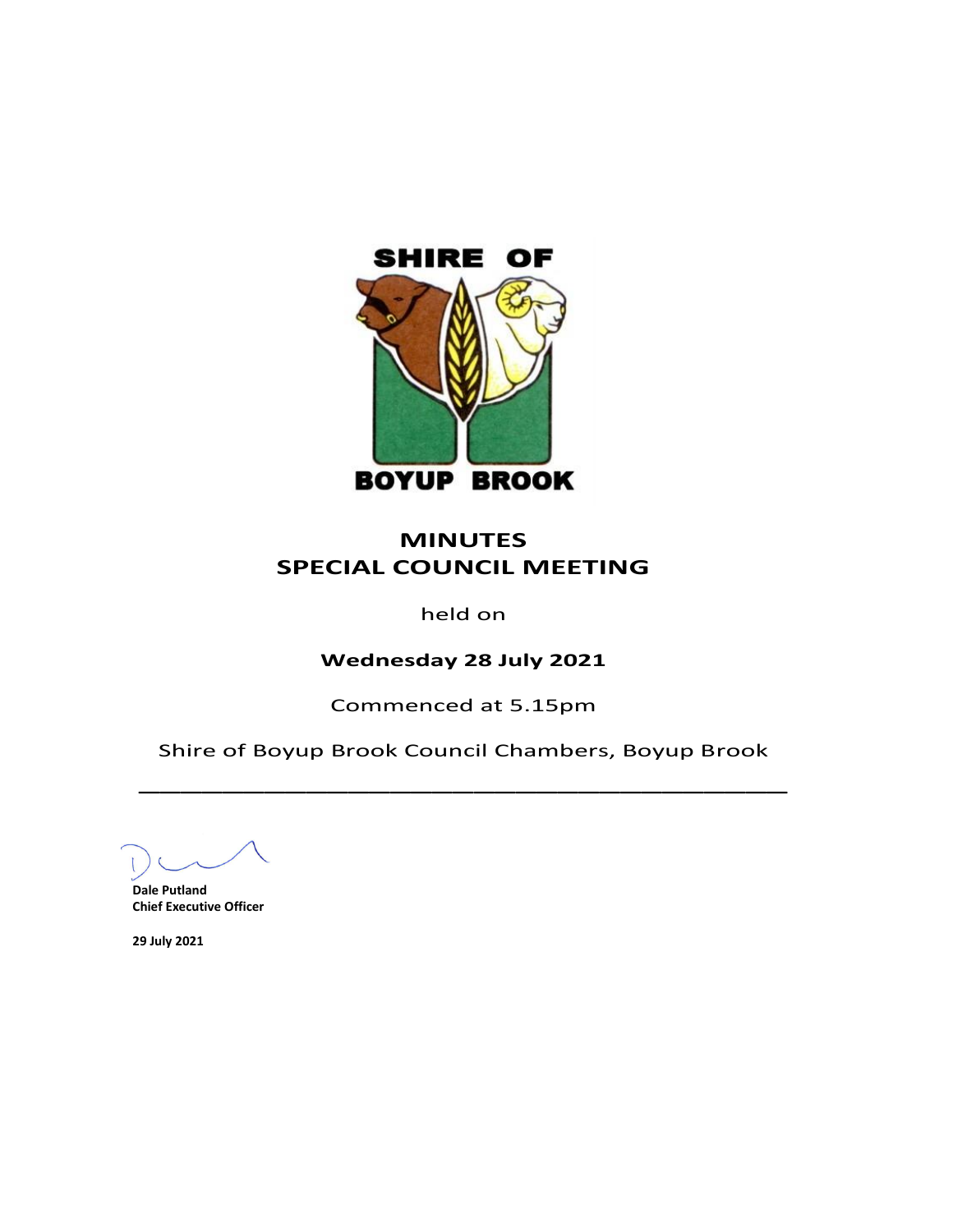# **TABLE OF CONTENTS**

| $\mathbf 1$      |                                                            |  |
|------------------|------------------------------------------------------------|--|
| $\overline{2}$   | RECORD OF ATTENDANCE/APOLOGIES/LEAVE OF ABSENCE PREVIOUSLY |  |
| 3                |                                                            |  |
| $\blacktriangle$ |                                                            |  |
| 5                | 5.1                                                        |  |
| 6                |                                                            |  |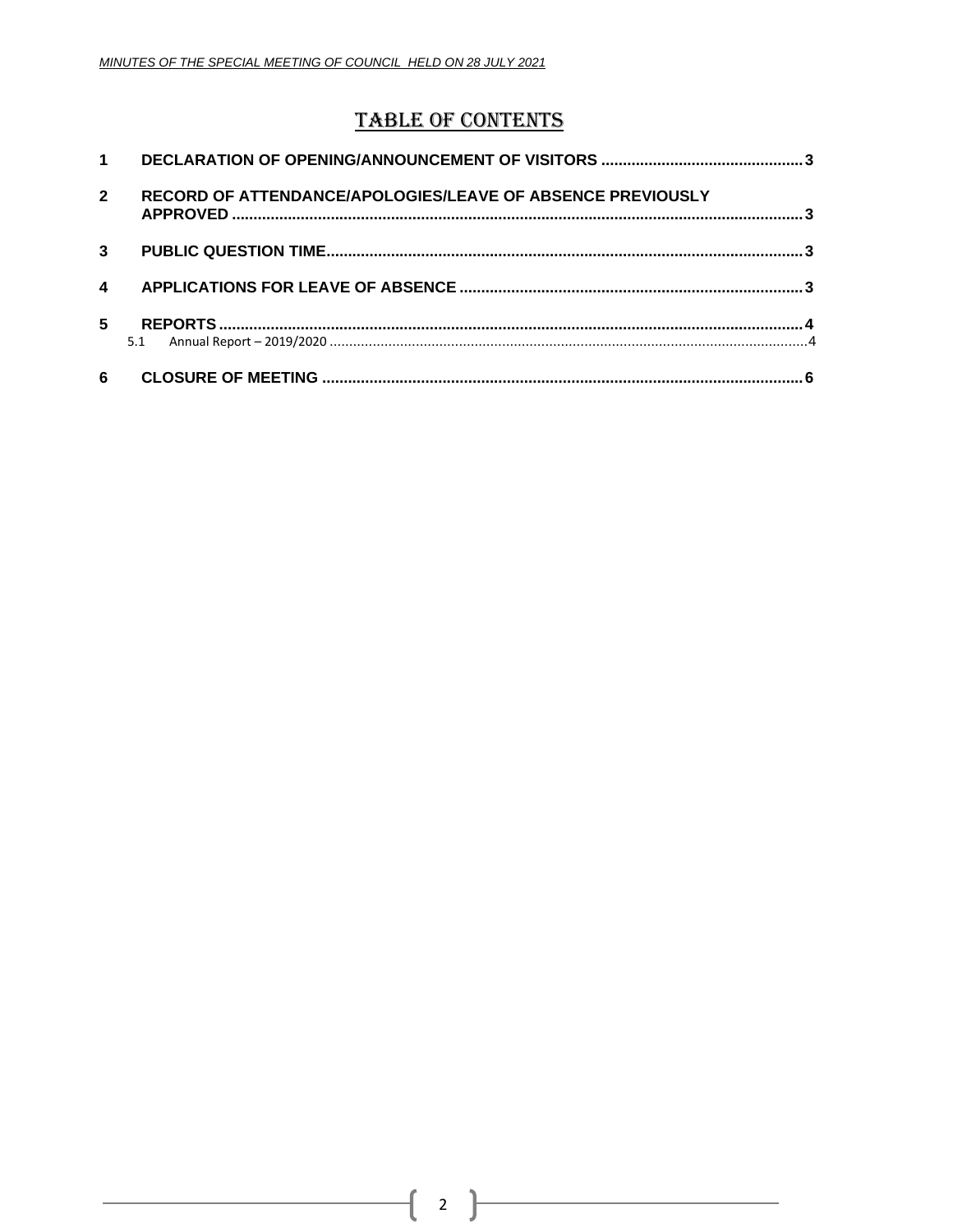### <span id="page-2-0"></span>**1 DECLARATION OF OPENING/ANNOUNCEMENT OF VISITORS**

We acknowledge and pay our respects to the traditional custodians of the land on which we meet and work.

## <span id="page-2-1"></span>**2 RECORD OF ATTENDANCE/APOLOGIES/LEAVE OF ABSENCE PREVIOUSLY APPROVED**

| <b>PRESENT:</b> | <b>Shire President</b><br><b>Deputy Shire President</b><br>Councillor                                   | <b>Richard F Walker</b><br>Helen C O'Connell<br>Sarah E G Alexander<br>Steele Alexander<br>Philippe Kaltenrieder<br>Darren E King<br>Kevin J Moir<br>Adrian Price |
|-----------------|---------------------------------------------------------------------------------------------------------|-------------------------------------------------------------------------------------------------------------------------------------------------------------------|
|                 | Chief Executive Officer<br>Manager of Works & Services<br>Carolyn Mallett<br><b>Executive Assistant</b> | Dale Putland<br>Wayne Butler<br>Senior Finance Officer<br>Maria Lane                                                                                              |
| APOLOGIES:      | Finance Manager                                                                                         | Ben Robinson                                                                                                                                                      |

<span id="page-2-2"></span>**3 PUBLIC QUESTION TIME**

Nil

<span id="page-2-3"></span>**4 APPLICATIONS FOR LEAVE OF ABSENCE**

Nil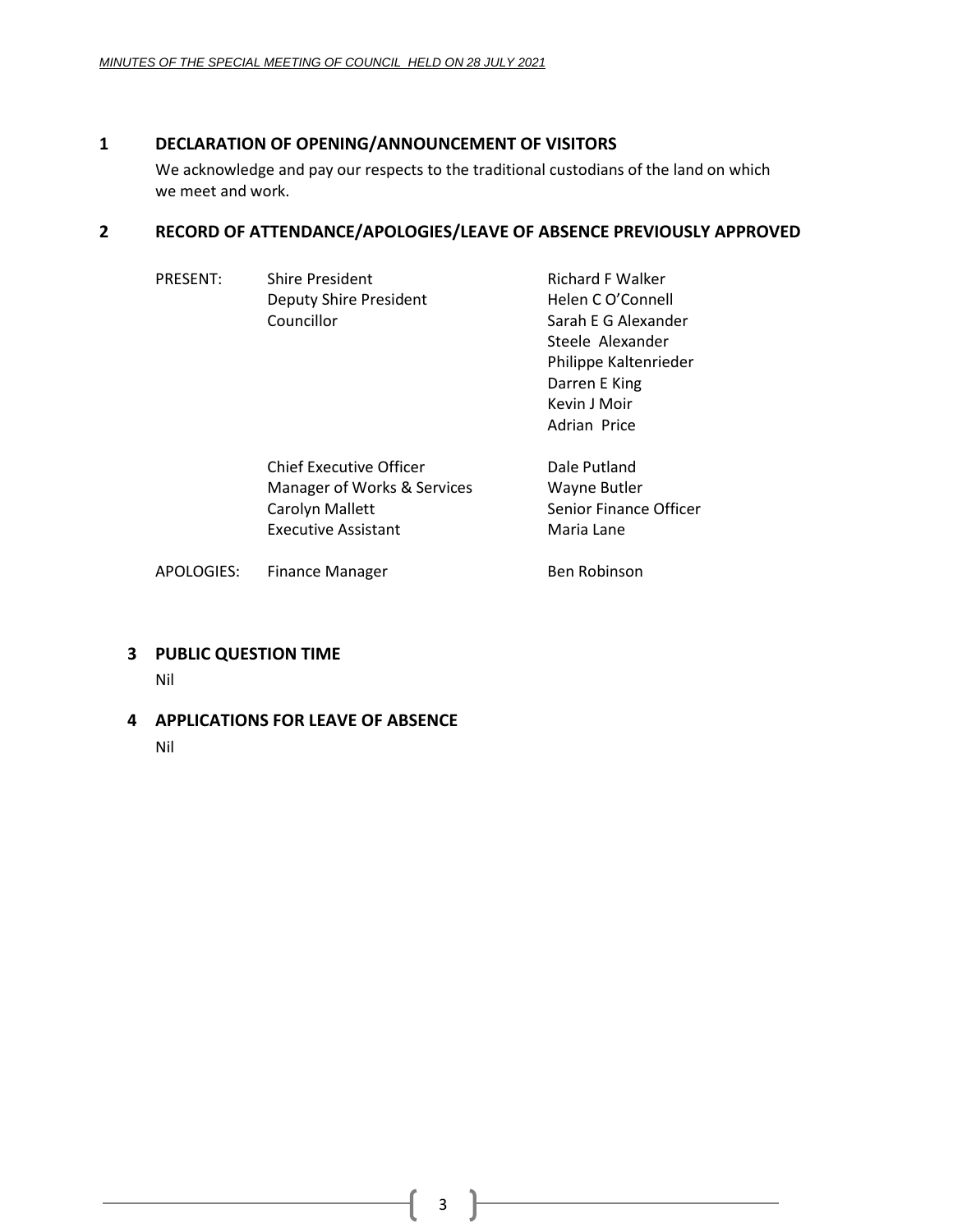#### <span id="page-3-0"></span>**5 REPORTS**

#### <span id="page-3-1"></span>**5.1 Annual Report – 2019/2020**

| Location:                              | Shire of Boyup Brook                          |
|----------------------------------------|-----------------------------------------------|
| <b>Applicant:</b>                      | Shire of Boyup Brook                          |
| File:                                  | N/A                                           |
| <b>Disclosure of Officer Interest:</b> | Nil                                           |
| Date:                                  | 27 July 2021                                  |
| Author:                                | Dale Putland, Chief Executive Officer         |
| <b>Attachments:</b>                    | Yes - Draft Annual Report 2019/20             |
|                                        | Financial Report for the Year Ended 30th June |
|                                        | 2020                                          |
|                                        |                                               |

#### **SUMMARY**

The purpose of this report is to present to Council the Annual Report for the year 2019-20 for their acceptance, and to set the date for the annual elector's meeting.

#### **BACKGROUND**

The *Local Government Act 1995* sets out the requirement for the preparation of Annual Reports and the information to be included:

- A report from the mayor or president;
- A report from the CEO;
- An overview of the plan for the future of the district made in accordance with section 5.56, including major initiatives that are proposed to commence or to continue in the next financial year;
- The financial report for the financial year;
- Such information as may be prescribed in relation to the payments made to employees;
- i) the number of employees of the local government entitled to an annual salary of \$100 000 or more;
- ii) the number of employees with an annual salary entitlement that falls within each band of \$10 000 over \$100 000;
- the auditor's report for the financial year;
- a matter on which a report must be made under section 29(2) of the *Disability Services Act 1993*;
- details of entries made under section 5.121 during the financial year in the register of complaints; and
- such other information as may be prescribed.

4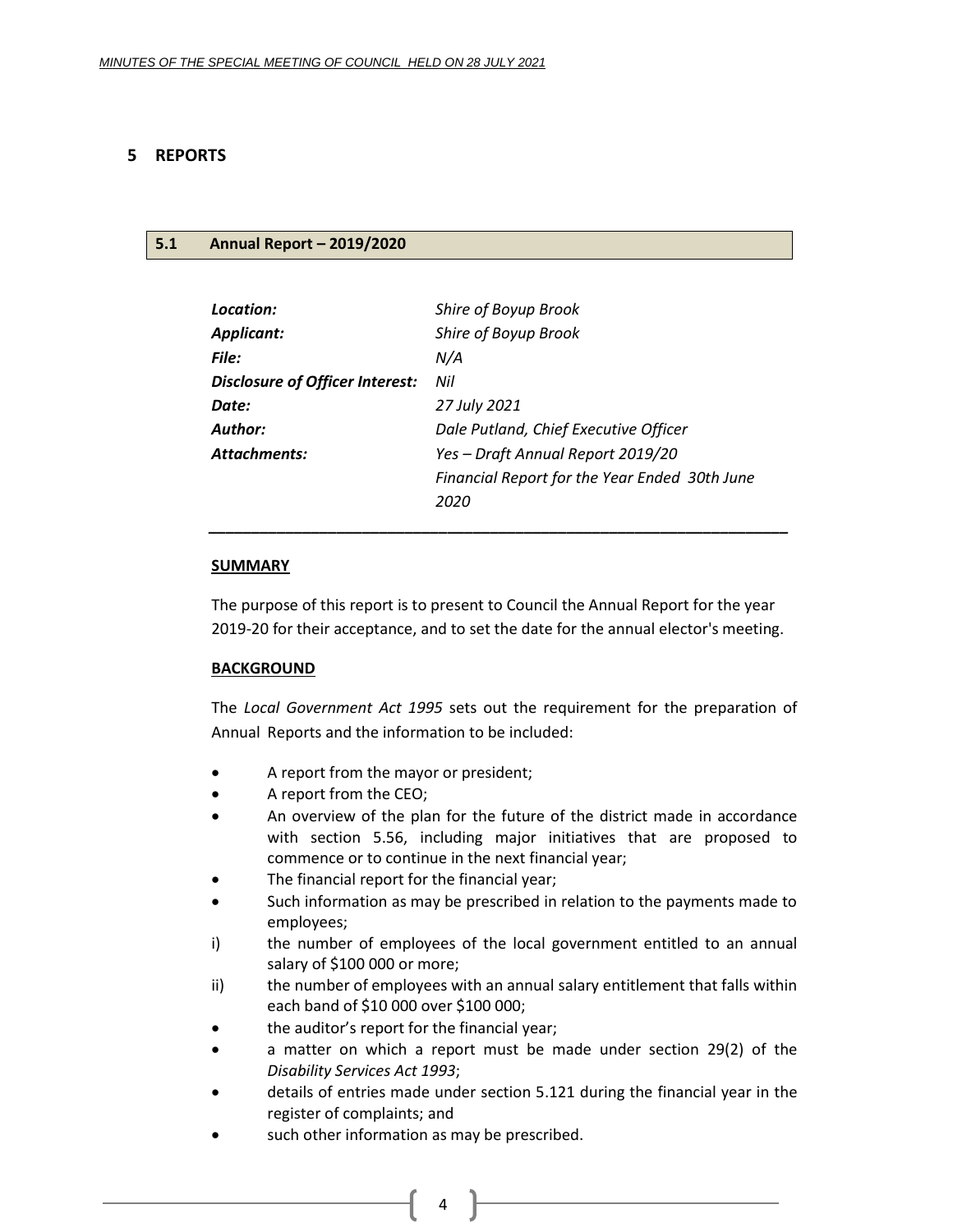Council is required to accept the Annual Report when presented, with or without modification:-

- (1) Subject to subsection (2), the annual report for a financial year is to be accepted\* by the local government no later than 31 December after that financial year. *\* Absolute Majority required.*
- (2) If the auditor's report is not available in time for the annual report for a financial year to be accepted by 31 December after that financial year, the annual report is to be accepted by the local government no later than 2 months after the auditor's report becomes available.

#### Local Government Act 1995 Section 5.27. Electors' general meetings

(1) A general meeting of the electors of a district is to be held once every financial

year.

- (2) A general meeting is to be held on a day selected by the local government but not more than 56 days after the local government accepts the annual report for the previous financial year.
- (3) The matters to be discussed at general electors' meetings are to be those prescribed.

#### Local Government Act 1995 Section 5.29. Convening electors' meetings

(1) The CEO is to convene an electors' meeting by giving —

(a) at least 14 days' local public notice; and

(b) each council member at least 14 days' notice, of the date, time, place and purpose of the meeting.

(2) The local public notice referred to in subsection  $(1)(a)$  is to be treated as having commenced at the time of publication of the notice under section 1.7(1)(a) and is to continue by way of exhibition under section  $1.7(1)(b)$ and (c) until the meeting has been held.

#### **CONSULTATION**

Shire President

#### **STATUTORY OBLIGATIONS**

*Local Government Act 1995* Sections 5.53 & 5.54 Annual Report, Sections 5.27 & 5.29 Electors Meeting.

*Local Government (Administration) Regulations 1996* Section 19B

 $5 \parallel$